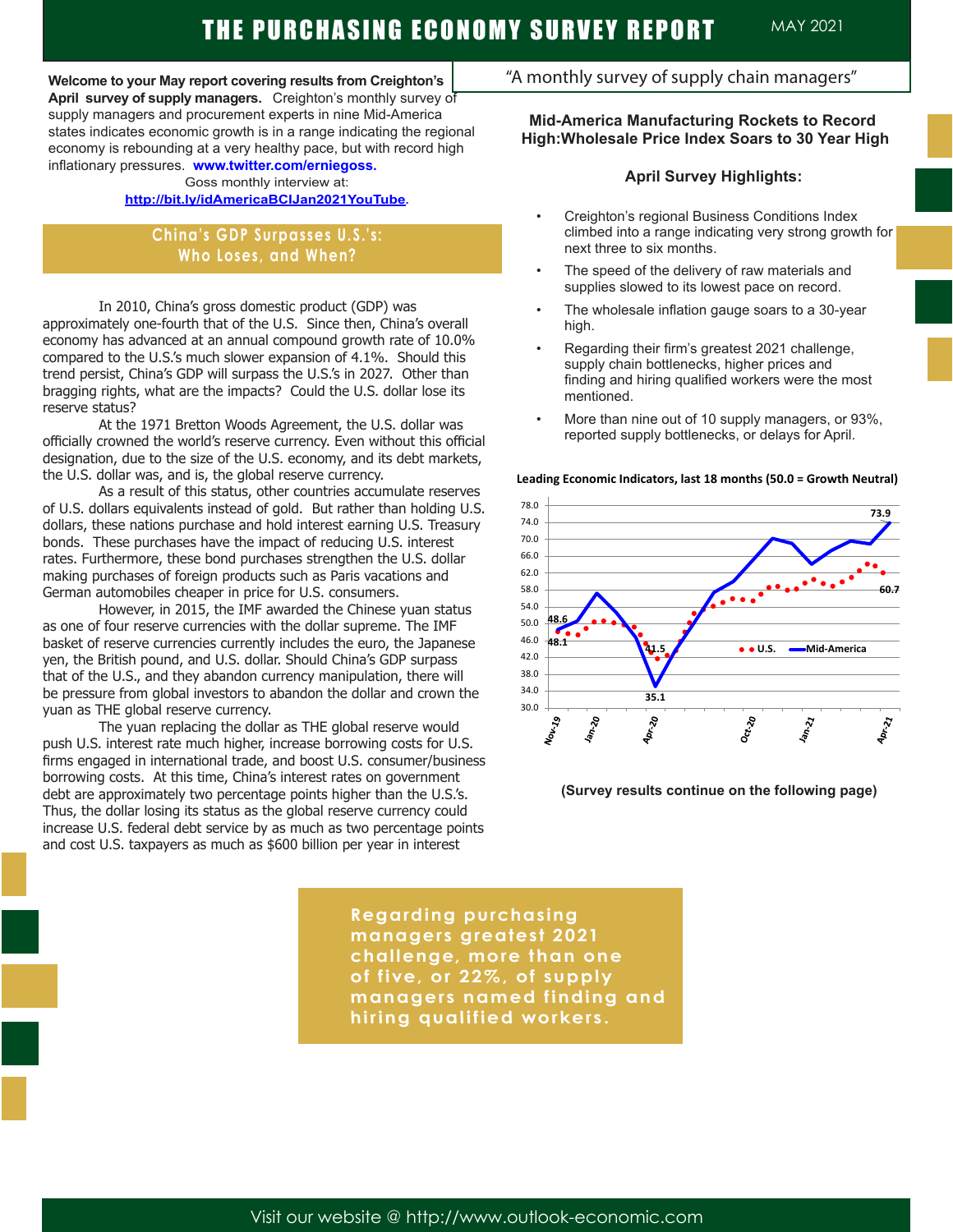# THE PURCHASING ECONOMY SURVEY REPORT MAY 2021

For an eleventh straight month, the Creighton University Mid-America Business Conditions Index, a leading economic indicator for the nine-state region stretching from Minnesota to Arkansas, moved into growth territory.

**Overall Index:** The Business Conditions Index, which ranges between 0 and 100, soared to its highest level since initiation of the survey almost three decades ago. The index climbed to 73.9 from March's very strong 68.9. Creighton's regional manufacturing activity gauge is surging, but supply bottlenecks and labor shortages continue to restrain growth.

More than nine out of 10 supply managers, or 93%, reported supply bottlenecks, or delays, for April with 40% indicating that the delays were significant.

As reported by one supply manager, "The (freezing temperatures in the south) followed by panic buying and opportunistic price increases have further stressed supply chains. I believe this could be followed by a downturn."

In March and April of last year, the region lost 106,000 manufacturing jobs. However, since bottoming in April of last year, Mid-America has added 58,000 manufacturing jobs. Creighton's monthly survey results indicate that the region is adding manufacturing business activity at a healthy pace, and that growth will remain strong well into the second half of 2021.

**Employment:** The regional employment index remained above growth neutral for April, but sank from 60.0 in March to 57.2 for April. More than one of five, or 22%, of supply managers named finding and hiring qualified workers as the greatest 2021 challenge to their firm.

Other comments from April survey participants:

- "Several suppliers are now on "allocation" from raw metal suppliers."
- "Aluminum and steel supplies and prices are of particular concern now and probably through July."
- "Tough year for procurement."
- "The supply chain madness continues."

**Wholesale Prices:** The wholesale inflation gauge for the month surged to a record high 96.2, up from March's 94.0.

As reported by a supply manager, "I purchase a lot of steel components and the increases are ridiculous. Steel availability is tight. I see hyperinflation coming."

At the wholesale level, Creighton's survey is tracking higher and higher inflationary pressures. Metal products and lumber, for example, are experiencing significant upward pressures in wholesale prices. Since June of last year, metal prices have expanded by 20.8%, and lumber products have advanced by 63.1% according to U.S. Bureau of Labor Statistics data. Despite rapidly expanding inflationary pressures at the wholesale level, the Federal Reserve remains committed to its current expansionary policy.

**Confidence:** Looking ahead six months, economic optimism, as captured by the April Business Confidence Index, climbed to a strong 64.8 from March's solid 58.0.

Despite supply bottlenecks, rapidly rising prices and labor shortages the expanding regional economy pushed economic confidence among manufacturing supply managers higher for the month.

# "A monthly survey of supply chain managers"

Regarding purchasing managers greatest 2021 challenge:

- Approximately 39% of supply managers indicated supply chain bottlenecks.
- Approximately 30% of supply managers identified rapidly rising input prices.
- More than one of five, or 22%, of supply managers named finding and hiring qualified workers.
- Only 9% of the remaining supply managers indicated COVID-19.

**Inventories:** The regional inventory index, reflecting levels of raw materials and supplies, rose to 68.5 from last month's 62.5.

**Trade:** Despite supply chain bottlenecks, regional trade numbers were solid for the month. The new export orders index fell to 58.8 from March's healthy 63.9. An expanding domestic manufacturing sector underpinned April's import reading of 57.9, which was down from March's 64.0.

As reported by one supply manager in April, "We import a lot of parts and its extremely difficult getting orders on time. Most everything is two to three months late."

#### **Other survey components of the April Business Conditions**

**Index were:** new orders rose to 81.5 from 70.9 in March; the production or sales index climbed to very strong 78.6 from March's 70.0; and the index for the speed of deliveries of raw materials and supplies rocketed to 84.0, a record high, from 81.3 in March. A higher reading indicates slower deliveries.

The Creighton Economic Forecasting Group has conducted the monthly survey of supply managers in nine states since 1994 to produce leading economic indicators of the Mid-America economy. States included in the survey are Arkansas, Iowa, Kansas, Minnesota, Missouri, Nebraska, North Dakota, Oklahoma and South Dakota.

The forecasting group's overall index, referred to as the Business Conditions Index, ranges between 0 and 100. An index greater than 50 indicates an expansionary economy over the course of the next three to six months.

The Business Conditions Index is a mathematical average of indices for new orders, production or sales, employment, inventories and delivery lead time. This is the same methodology, used since 1931 by the Institute for Supply Management (ISM), formerly the National Association of Purchasing Management. The Mid-America report is produced independently of the national ISM.

## **MID-AMERICA STATES**

#### **ARKANSAS**

The April Business Conditions Index for Arkansas decreased to 73.9 from 75.0 in March. Components from the April survey of supply managers were: new orders at 80.6, production or sales at 77.1, delivery lead time at 84.8, inventories at 70.2, and employment at 56.9. Compared to pre-COVID-19 levels, according to U.S. Bureau of Labor Statistics, Arkansas manufacturing employment is higher by 900 jobs, or 0.6%, while average hourly manufacturing wages are 2.6% higher.

#### **IOWA**

Iowa's Business Conditions Index for April rose to 67.9 from 66.5 in March. Components of the overall April index were: new orders at 79.7, production, or sales, at 76.1, delivery lead time at 80.9, employment at 54.6, and inventories at 59.9. Compared to pre-COVID-19 levels, according to U.S. Bureau of Labor Statistics, Iowa manufacturing employment is down 4,300 jobs, or 1.9%, while average hourly manufacturing wages are 2.1% lower.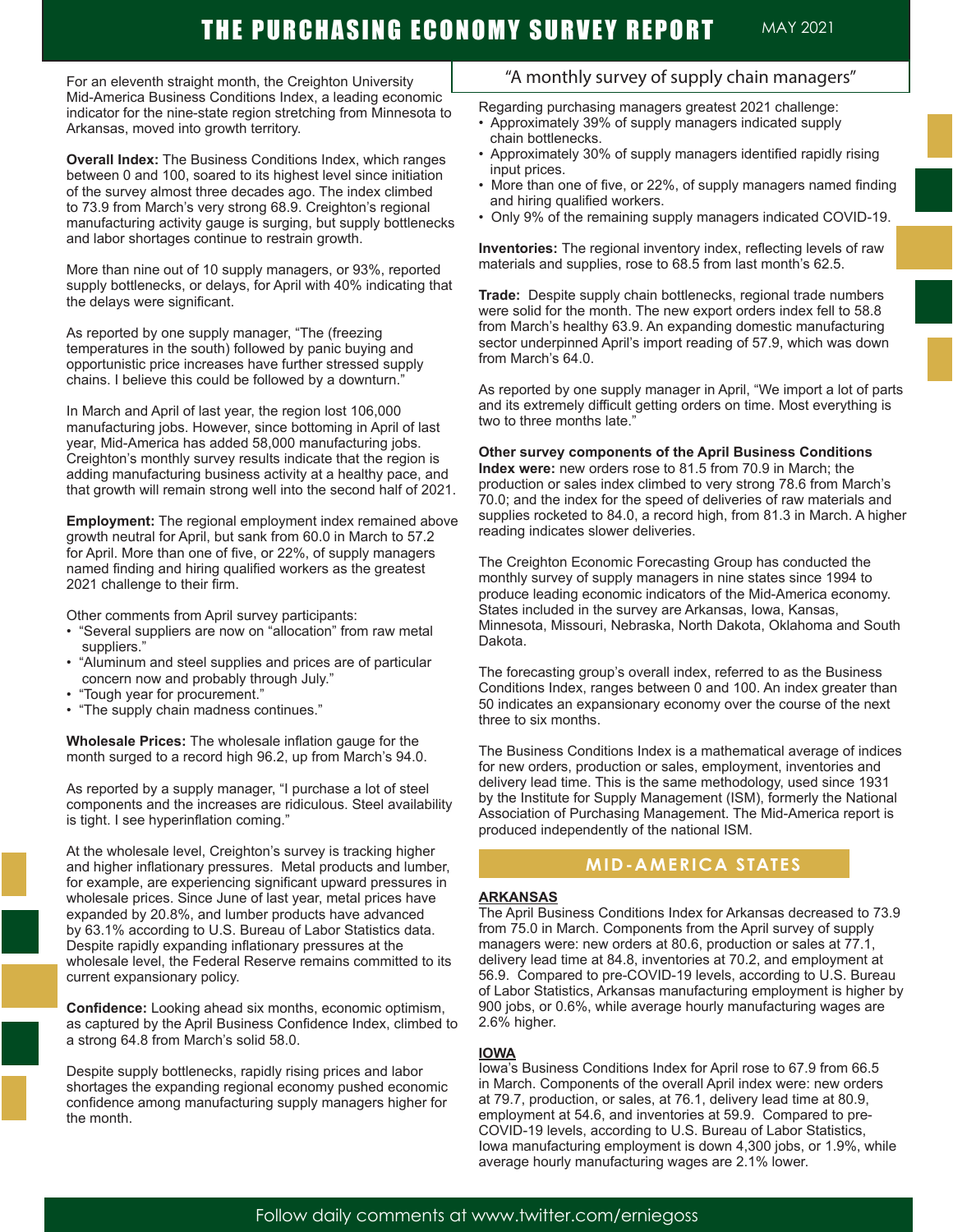#### **KANSAS**

The Kansas Business Conditions Index for April climbed to 75.0 from March's 67.3. Components of the leading economic indicator from the monthly survey of supply managers were: new orders at 80.9, production or sales at 77.5, delivery lead time at 85.6, employment at 57.6, and inventories at 73.2. Compared to pre-COVID-19 levels, according to U.S. Bureau of Labor Statistics, Kansas manufacturing employment is down 12,400 jobs, or 7.3%, while average hourly manufacturing wages are 1.1% higher..

#### **MINNESOTA**

The April Business Conditions Index for Minnesota rocketed to 79.7 from 59.8 in March. Components of the overall April index were: new orders at 82.0, production or sales at 78.8, delivery lead time at 90.8, inventories at 86.1, and employment at 60.6. Compared to pre-COVID-19 levels, according to U.S. Bureau of Labor Statistics, Minnesota manufacturing employment is down 13,600 jobs, or 4.2%, while average hourly manufacturing wages are 1.7% higher

#### **MISSOURI**

The April Business Conditions Index for Missouri rose to 73.2 from 70.5 in March. Components of the overall index from the survey of supply managers for April were: new orders at 80.4, production or sales at 76.9, delivery lead time at 84.0, inventories at 68.2, and employment at 56.5. Compared to pre-COVID-19 levels, according. to U.S. Bureau of Labor Statistics, Missouri manufacturing employment is down 6,800 jobs, or 2.5%, while average hourly manufacturing wages are 0.7% higher.

#### **NEBRASKA**

Nebraska's overall index for April climbed to 76.8 from 72.0 in March. Components of the index from the monthly survey of supply managers for April were: new orders at 81.3, production or sales at 78.0, delivery lead time at 87.7, inventories at 78.1, and employment at 58.7. Compared to pre-COVID-19 levels, according to U.S. Bureau of Labor Statistics, Nebraska manufacturing employment is lower by 100 jobs, or 0.1%, while average hourly manufacturing wages are 1.0% higher.

#### **NORTH DAKOTA**

The April Business Conditions Index for North Dakota jumped to 74.3 from 69.3 in March. Components of the overall index for April were: new orders at 83.3, production or sales at 80.3, delivery lead time at 82.1, employment at 63.8, and inventories at 62.3. Compared to pre-COVID-19 levels, according to U.S. Bureau of Labor Statistics, North Dakota manufacturing employment is down 1,200 jobs, or 4.5%, while average hourly manufacturing wages are 3.7% higher.

#### **OKLAHOMA**

Oklahoma's Business Conditions Index expanded above growth neutral in April. The overall index expanded to 70.9 from 63.0 in March. Components of the overall April index were: new orders at 79.8, production or sales at 76.3, delivery lead time at 81.6, inventories at 61.9, and employment at 55.0. Compared to pre-COVID-19 levels, according to U.S. Bureau of Labor Statistics, Oklahoma manufacturing employment is down 9,200 jobs, or 6.6%, while average hourly manufacturing wages are 4.3% higher

#### **SOUTH DAKOTA**

The April Business Conditions Index for South Dakota climbed to 74.9 from 69.4 in March. Components of the overall index from the April survey of supply managers in the state were: new orders at 80.8, production or sales at 77.4, delivery lead time at 72.9, inventories at 72.9, and employment at 57.5. Compared to pre-COVID-19 levels, according to U.S. Bureau of Labor Statistics, South Dakota manufacturing employment is down 1,100 jobs, or 2.5%, while average hourly manufacturing wages are 2.9% higher.

# "A monthly survey of supply chain managers"

 **THE BULLISH NEWS**

- Initial claims for unemployment benefits fell sharply last week, sinking below 500,000 for the first time since the Covid crash.
- April's Purchasing management indices (PMI) of supply managers for both ISM's national survey and Creighton's Mid-America approached record highs indicating very strong manufacturing growth.
- The Case-Shiller U.S. Home Price NSA Index reported a I home price gain in February, up from 11.2% in **THE BEARISH NEWS**
- Creighton's wholesale inflation gauge from the April Mid-America manufacturing supply manager survey soared to a record high. The U.S. consumer price index climbed by an inflationary 0.6% in March.
- U.S. employment for April rose by almost 700,000 less than expected and the unemployment rate increased from 6.0% to 6.1%. The U.S. budget deficit rocketed to \$4.1 trillion in March from a year earlier—a record. • Job openings in the U.S. soared to a record high 8,1
- million despite high unemployment. Biden's \$300 weekly **bonus for unexployed workers is part of the problem. The problem is part of the problem. The problem is part of the problem. The problem is part of the problem is part of the problem. The problem is part of the problem in**

National Association of Business Economics. (April, 2021): "Results of the April NABE Business Conditions Survey show that conditions continued to improve during the first quarter of 2021. Two thirds of panelists indicate that the vaccine rollout and the new administration have had a positive impact on their view of the economy," said NABE President Manuel Balmaseda, CBE, chief economist, CEMEX. "This optimism is broad-based by sector. Furthermore, respondents see a stronger outlook for growth in inflation-adjusted gross domestic product, or real GDP, over the year ahead than they expected three months ago. Thirty-five percent of panelists anticipate real GDP to expand by at least 6% from the first quarter of 2021 through the first quarter of 2022. That's an increase from just 5% of panelists in the January survey who expected growth in calendar year 2021 to equal 6% or more." **https://tinyurl. com/3ae3jyb3**

**Goss (May 2021):** \*\*Since the presidential elections, the yield on U.S. long-term Treasury bonds has expanded from 0.83% to 1.64%. I expect that yield to climb by another 0.25% (25 basis points) by the end of Q2, 2021. Mortgage rates, which have expanded by 0.18% (18 basis points), will rise by another 25 basis points by the end of Q2, 2021.

> **Survey results for May will**  be released on June 1, **2021, the first business day of the month**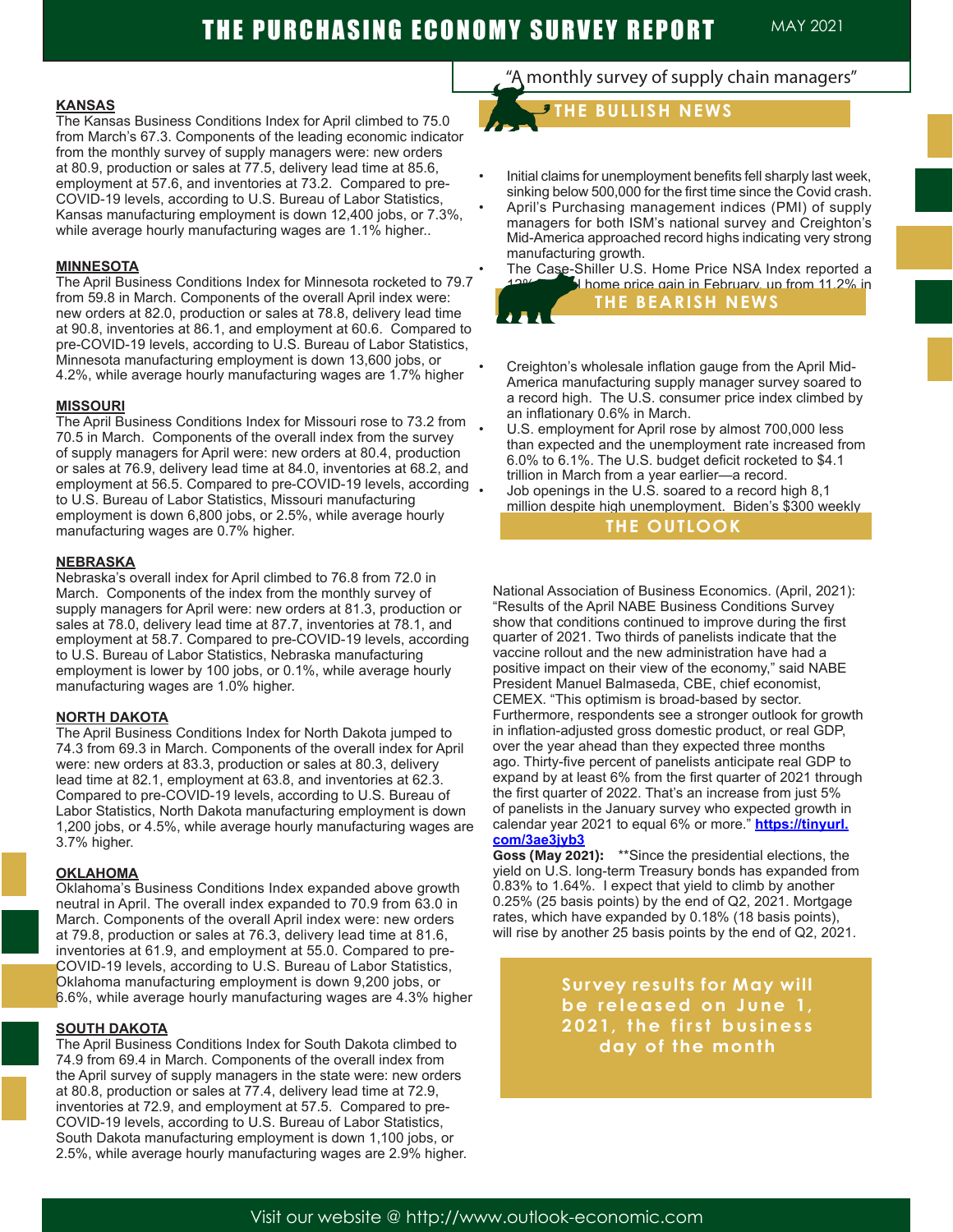"A monthly survey of supply chain managers"

# **GOSS EGGS (for recent dumb economic moves)**

### According to the Penn Wharton Budget model, a

nonpartisan organization and Democrat favorite, the Biden capital gains tax increase to a high of 43.4% would reduce federal revenue by \$33 billion over 10 years. On the other hand, the Tax Foundation, a Republican darling, estimates that the rate hike would cut federal revenue by \$124 billion over the same period of time. Pandering to the big tax and spenders can be expensive!

# **STATISTIC OF THE MONTH**

**9.6%.** This week's inflation release (the CPI) was scary. Annualized inflation has increased from 1.2% in October 2020 to 9.6% in April 2021. This is likely to torpedo significant portions of Biden's next two deficit spending programs. Helicopter Joe is spraying the countryside with U. S. dollars with negative impacts. Watch out for rising interest rates next.

# **KEEP AN EYE ON**

- **• U.S. Inflation Report.** On June 10, the U.S. Bureau of Labor Statistics releases its consumer price index (CPI) for May. Recent readings are signaling well above the Federal Reserve's acceptable level.
- **• U.S. Jobs Report.** On June 4, the U.S. Bureau of Labor Statistics releases its job numbers for May. Another weaker than expected report will very bearish for the U.S. economy.
- **• The NASDAQ index.** Due partially to fears of higher inflation and interest rates, the index has fallen by 5.6% over the past two weeks. Greater inflation fears will be bearish for the index.

## **FOLLOW ERNIE A FOLLOW ERNIE**

**Follow Goss on twitter at http://twitter.com/erniegoss For historical data and forecasts visit our website at: http://business.creighton.edu/organizationsprograms/economic-outlook** 

# **SUPPLY MANAGERS READING ROOM**

**Supply Chain: "Responding to the next disruption."**  The rapid cascade of challenges at the outset of the pandemic last year decimated the supply chain capabilities of organizations across the fresh produce supply chain. In contrast, well-prepared companies, like those interviewed for this article, quickly regained their footing to minimize the negative supply chain impacts—avoiding lengthy disruptions of inbound and outbound flows thanks to four strategies. A strong technology backbone is an important and well-documented supply chain capability. It facilitates internal and external connectivity, data integrity, and a single version of the truth. When the pandemic hit, leading companies were already on their way to digitizing their supply chains and a greater reliance on cloud technologies. These strategic moves made it easier to continue operations with minimal interruption. Read rest of article at: **https://tinyurl.com/4sks84m**k.

## **SUPPLY MANAGER CAREERS**

Assistant General Manager (Logistics Operations), Kinloch, Missouri. The Assistant General manager Provide tactical direction and leadership to staff to ensure customer requirements are met while meeting our Penske goals and objectives. Maintain a professional approach while supporting the solution enabling achievement of all contractual obligations. Create and foster a relationship with the customer's logistics manager to facilitate operational stability. Qualifications: 8 years related logistics and supply chain experience required. Food grade distribution/ warehousing in a high velocity and fast paced environment preferred. \*At least 5 years managerial experience in a distribution center environment required.\* Bachelor's Degree in Business or Supply Chain Management preferred. \*Ability to work in a 900,000 sq,ft temperature controlled distribution center.\* Ability to manage 25 direct reports and 350 indirect reports.\*Proficiency with computers including Microsoft Outlook, Word, Excel, Access, and PowerPoint required. \*Willingness to travel as necessary, work the required schedule, work at the specific location required, complete Penske employment application, submit to a background investigation (to include past employment, education, and criminal history) and drug screening required. Apply at: https://tinyurl. com/2jvhvv8f